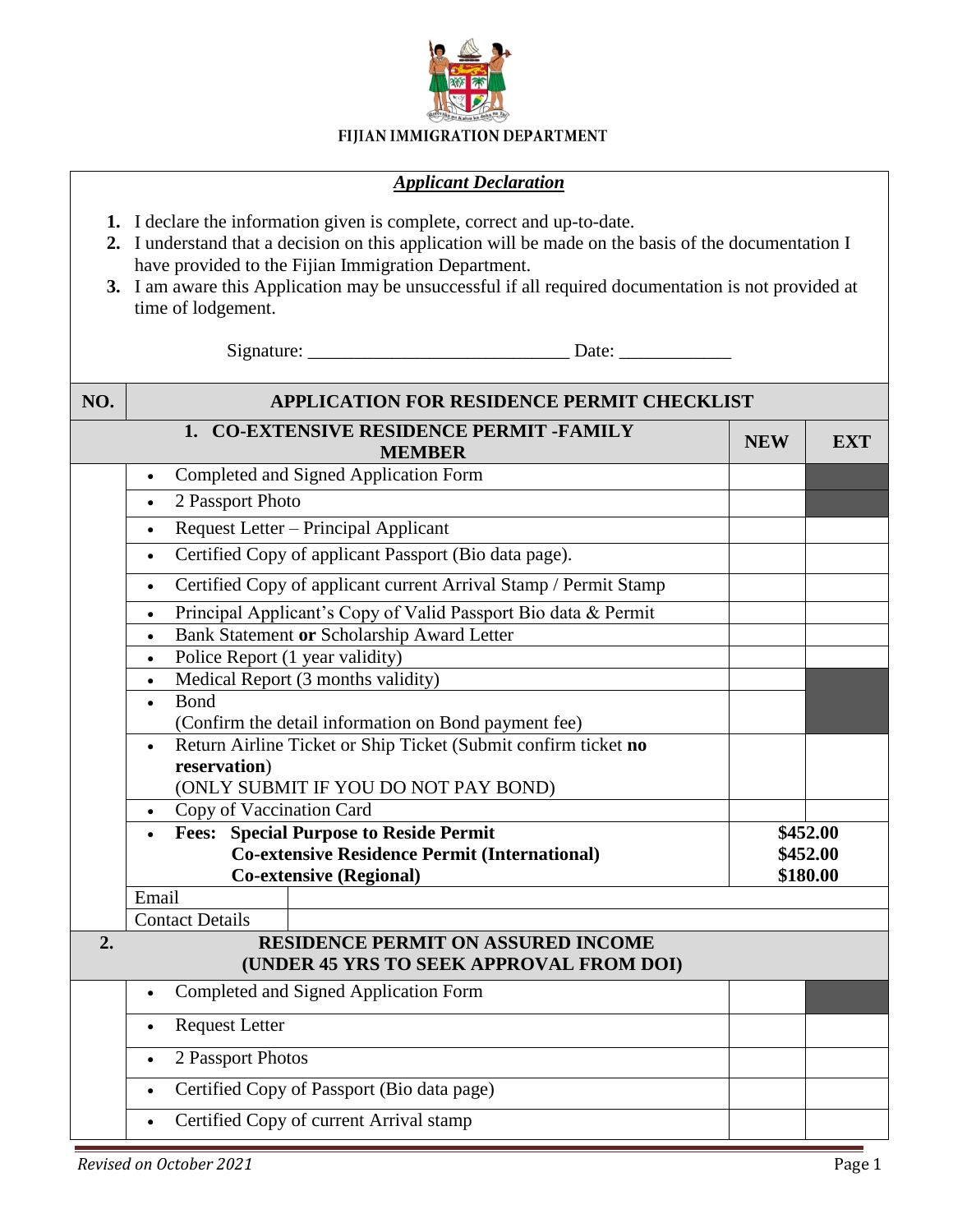|              | Latest Offshore Bank statement (translated to Fijian Currency – Bank)<br>$\bullet$                                                  |            |            |  |  |
|--------------|-------------------------------------------------------------------------------------------------------------------------------------|------------|------------|--|--|
|              | <b>Retirement Scheme Statement</b><br>$\bullet$                                                                                     |            |            |  |  |
|              | Copy of Birth Certificate & Marriage Certificate/Kinship Certificate<br>$\bullet$                                                   |            |            |  |  |
|              | Police Report (1 year validity)<br>$\bullet$                                                                                        |            |            |  |  |
|              | Medical Report (3 months validity)<br>$\bullet$                                                                                     |            |            |  |  |
|              | Copy of Vaccination Card<br>$\bullet$                                                                                               |            |            |  |  |
|              | <b>Application Fees:</b><br>$\bullet$                                                                                               |            | \$452.00   |  |  |
|              | Email                                                                                                                               |            |            |  |  |
|              | <b>Contact Details</b>                                                                                                              |            |            |  |  |
| 3.           | <b>RESIDENCE PERMIT - MEDICAL GROUNDS</b>                                                                                           | <b>NEW</b> | <b>EXT</b> |  |  |
|              | Completed and Signed Application Form                                                                                               |            |            |  |  |
|              | <b>Request Letter</b><br>$\bullet$                                                                                                  |            |            |  |  |
|              | 2 Passport Photos<br>$\bullet$                                                                                                      |            |            |  |  |
|              | Certified Copy of Passport (Bio data page).<br>$\bullet$                                                                            |            |            |  |  |
|              | Certified Copy of Current Arrival stamp<br>$\bullet$                                                                                |            |            |  |  |
|              | Transfer Letter from Ministry of Health/Doctor<br>$\bullet$                                                                         |            |            |  |  |
|              | Bond<br>$\bullet$                                                                                                                   |            |            |  |  |
|              | (Confirm the detail information on Bond payment fee)<br>Return Airline Ticket or Ship Ticket (Submit confirm ticket no<br>$\bullet$ |            |            |  |  |
|              | reservation) (ONLY SUBMIT IF YOU DO NOT PAY BOND)                                                                                   |            |            |  |  |
|              | Copy of Vaccination Card<br>$\bullet$                                                                                               |            |            |  |  |
|              | <b>Application Fees:</b><br>$\bullet$                                                                                               |            | \$452.00   |  |  |
|              | Email                                                                                                                               |            |            |  |  |
|              | <b>Contact Details</b>                                                                                                              |            |            |  |  |
| 4.           | <b>RESIDENCE PERMIT - YACHTEES</b>                                                                                                  |            |            |  |  |
|              | Completed and Signed Application Form                                                                                               |            |            |  |  |
|              | Request Letter - Yacht Owner/Crew<br>$\bullet$                                                                                      |            |            |  |  |
|              | 2 Passport Photos<br>$\bullet$                                                                                                      |            |            |  |  |
|              | Certified Copy of the Passport (Bio data page).<br>$\bullet$                                                                        |            |            |  |  |
|              | Certified Copy of the current Arrival Stamp.<br>$\bullet$                                                                           |            |            |  |  |
|              | Copy of Immigration Entry Clearance<br>$\bullet$                                                                                    |            |            |  |  |
|              | Copy of Approval Cruising Permit – Ministry of I-Taukei Affairs<br>$\bullet$                                                        |            |            |  |  |
|              | Copy of Vaccination Card<br>$\bullet$                                                                                               |            |            |  |  |
|              | <b>Application Fees:</b>                                                                                                            | \$632.00   |            |  |  |
|              | Email                                                                                                                               |            |            |  |  |
|              | <b>Contact Details</b>                                                                                                              |            |            |  |  |
|              | For official use only                                                                                                               |            |            |  |  |
| $\mathbf{i}$ | CSO - Name:<br>Date:                                                                                                                |            |            |  |  |